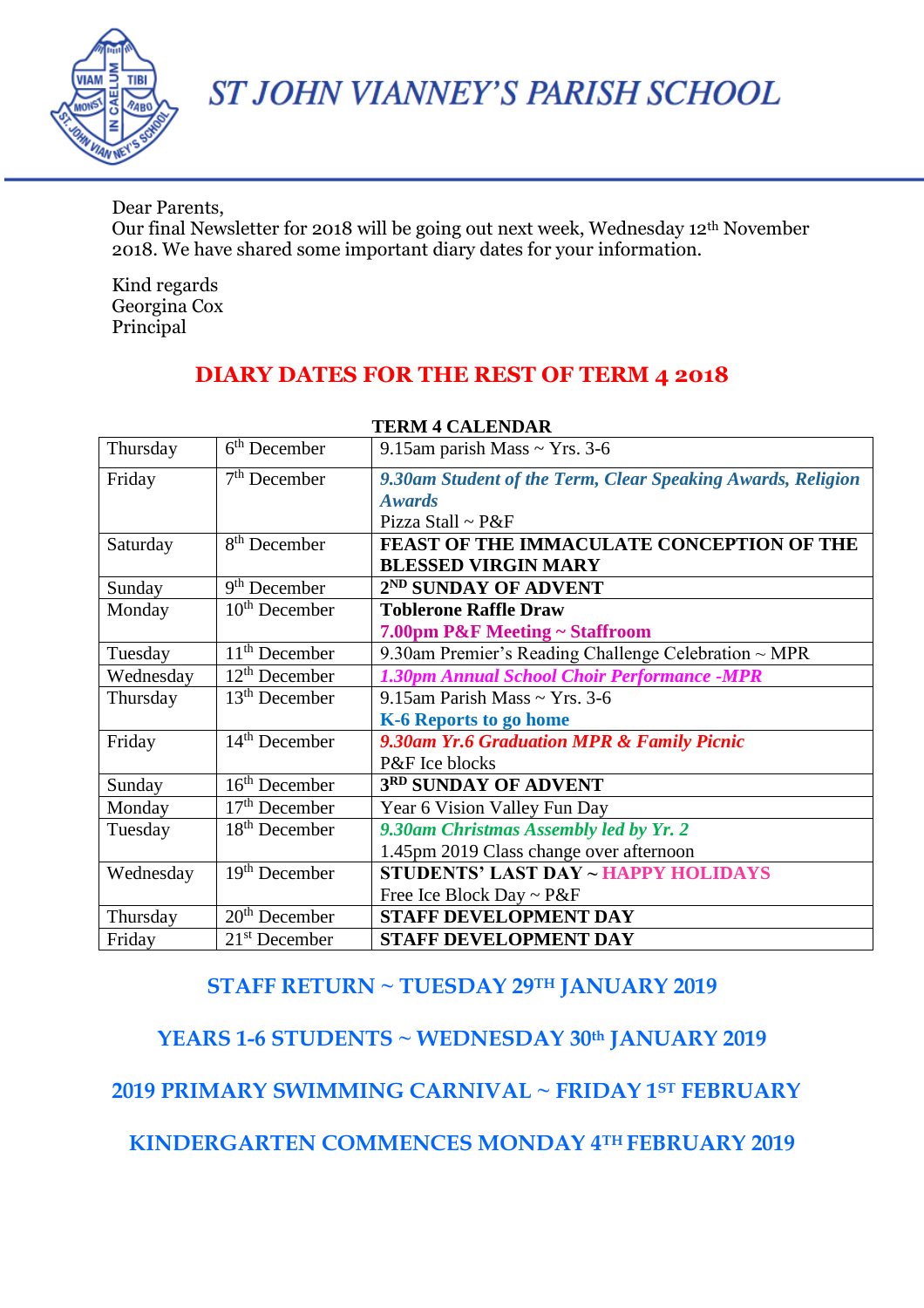#### *Student Council for 2019*

*Last week our Year 5 students went through an important process of electing eight new members of the Student Council for 2019 as well as eight Sport Captains.*

*CONGRATULATIONS to the following students who have been elected by their peers as our new Student Council for 2019.*

| Avria Bergado             | Adrianne Sultana     |
|---------------------------|----------------------|
| Daniel Sinclair           | Max Konstantinoff    |
| <b>Bernadette Mercado</b> | Sabine Escueta       |
| <b>Pedrito Gatbonton</b>  | <b>Josef Piquero</b> |

*From this team two school captains will be elected by the Yr. 5 students and staff.*

*The new School Captains and Sport Captains for 2019 will be announced after the Yr. 6 Graduation on Friday 14th December.*

## **STUDENT SAFETY**

## *Parents, please help us keep ALL STUDENTS SAFE at 'drop off' and 'pick up' times.*

*It appears that it's time for some IMPORTANT REMINDERS ABOUT SAFETY.*

- *1. The car park in front of the school and the presbytery is for STAFF ONLY. Please avoid walking your children through the carpark….use the footpaths!*
- *2. Please note that the kerb in front of the school is a drop off zone between 8.00am-9.30am. When using this zone please be considerate of other drivers and move off promptly when you have dropped off your children. This will allow other parents to drop their children off safely too. Parking is permitted in the afternoon.*
- *3. For their own safety, children should get out of your car on the KERB side not the street. They should be walked across Cameron Street by an adult NOT sent running across on their own. PLEASE use the pedestrian crossing.*
- *4. The carpark is for STAFF ONLY or parents with a disability sticker clearly displayed.*
- *5. Please DO NOT pull into the school or parish driveway to drop off children….it blocks entry for Staff & Parish/School Visitors.*